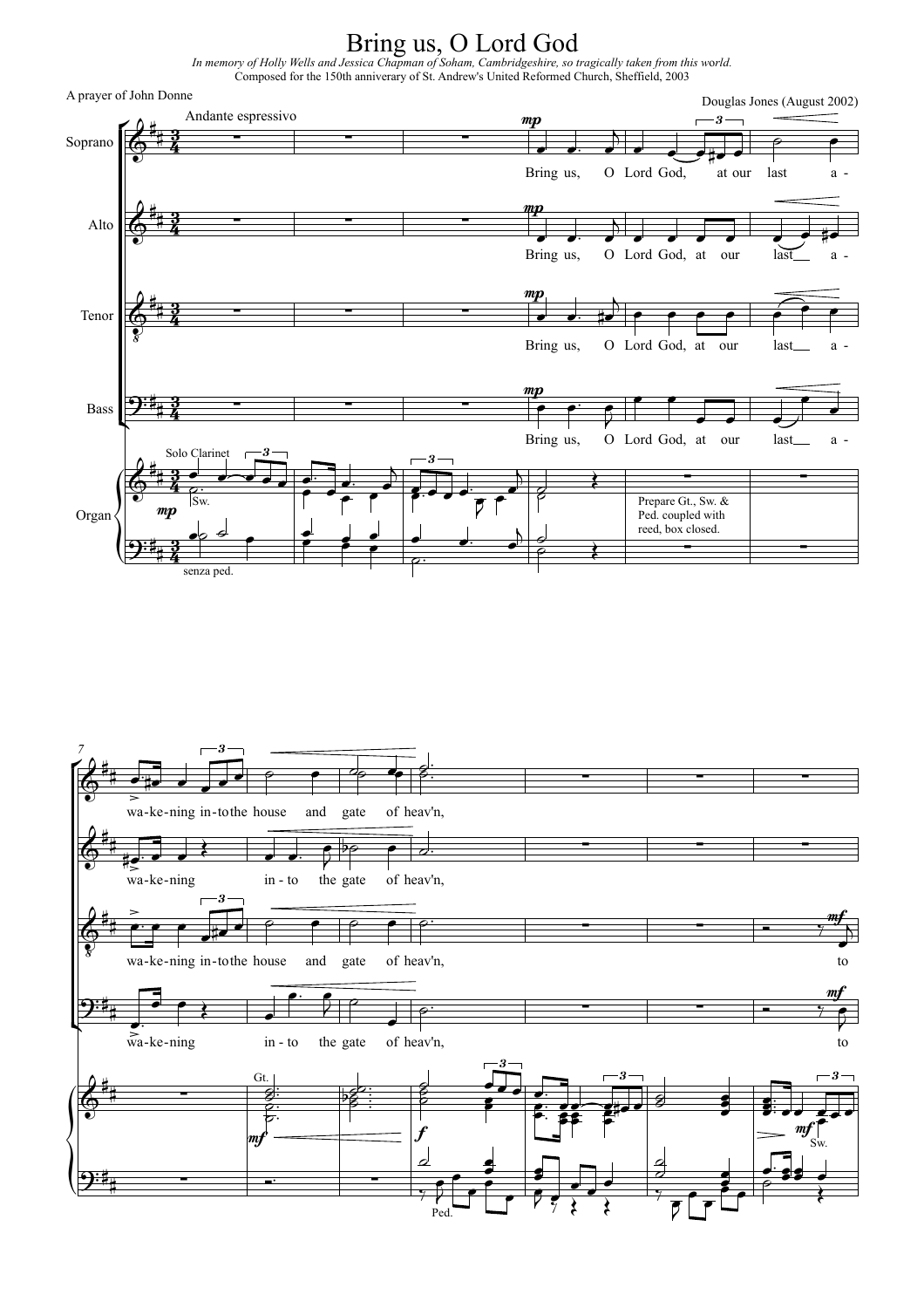

![](_page_1_Figure_1.jpeg)

 $\overline{2}$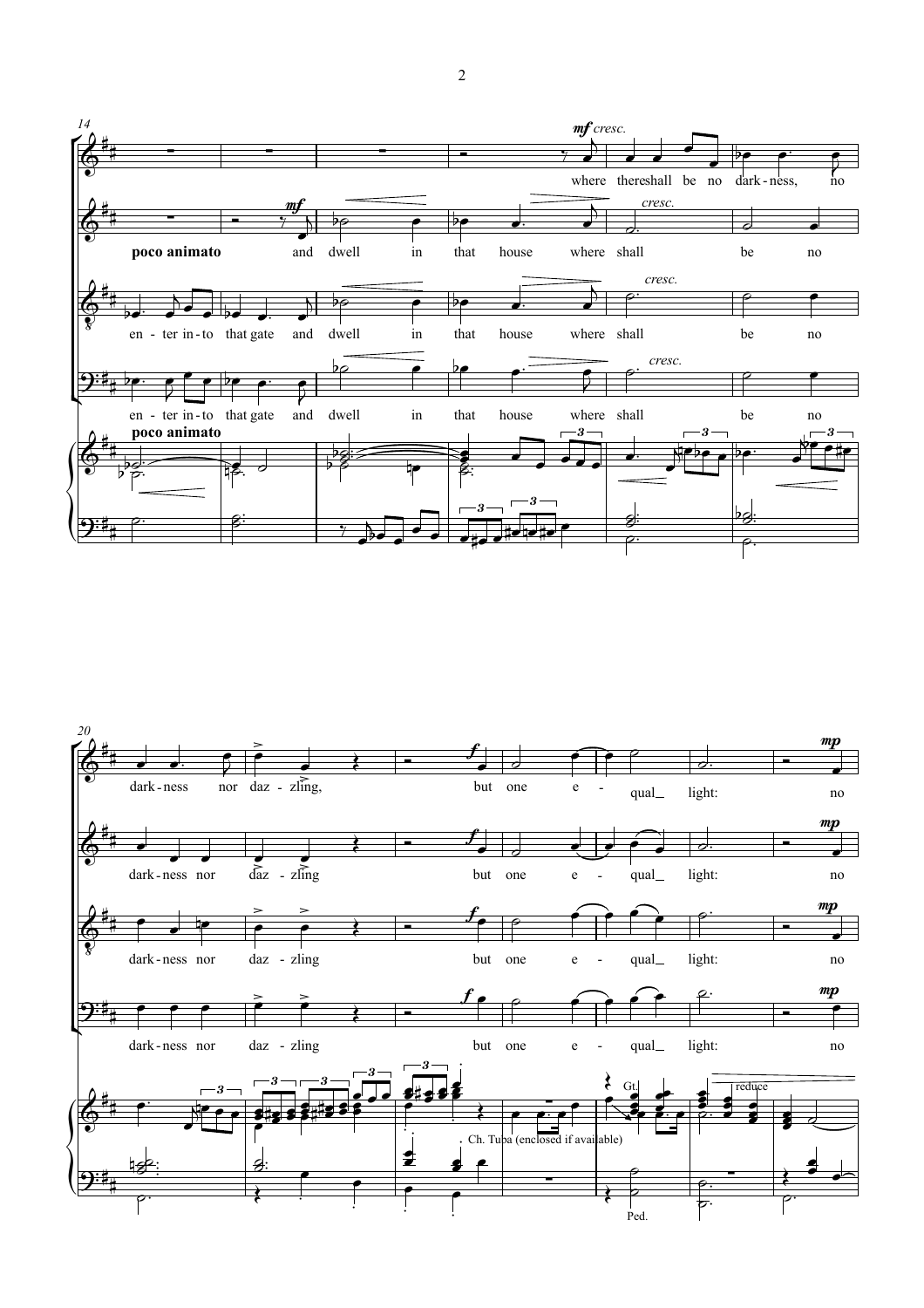![](_page_2_Figure_0.jpeg)

![](_page_2_Figure_1.jpeg)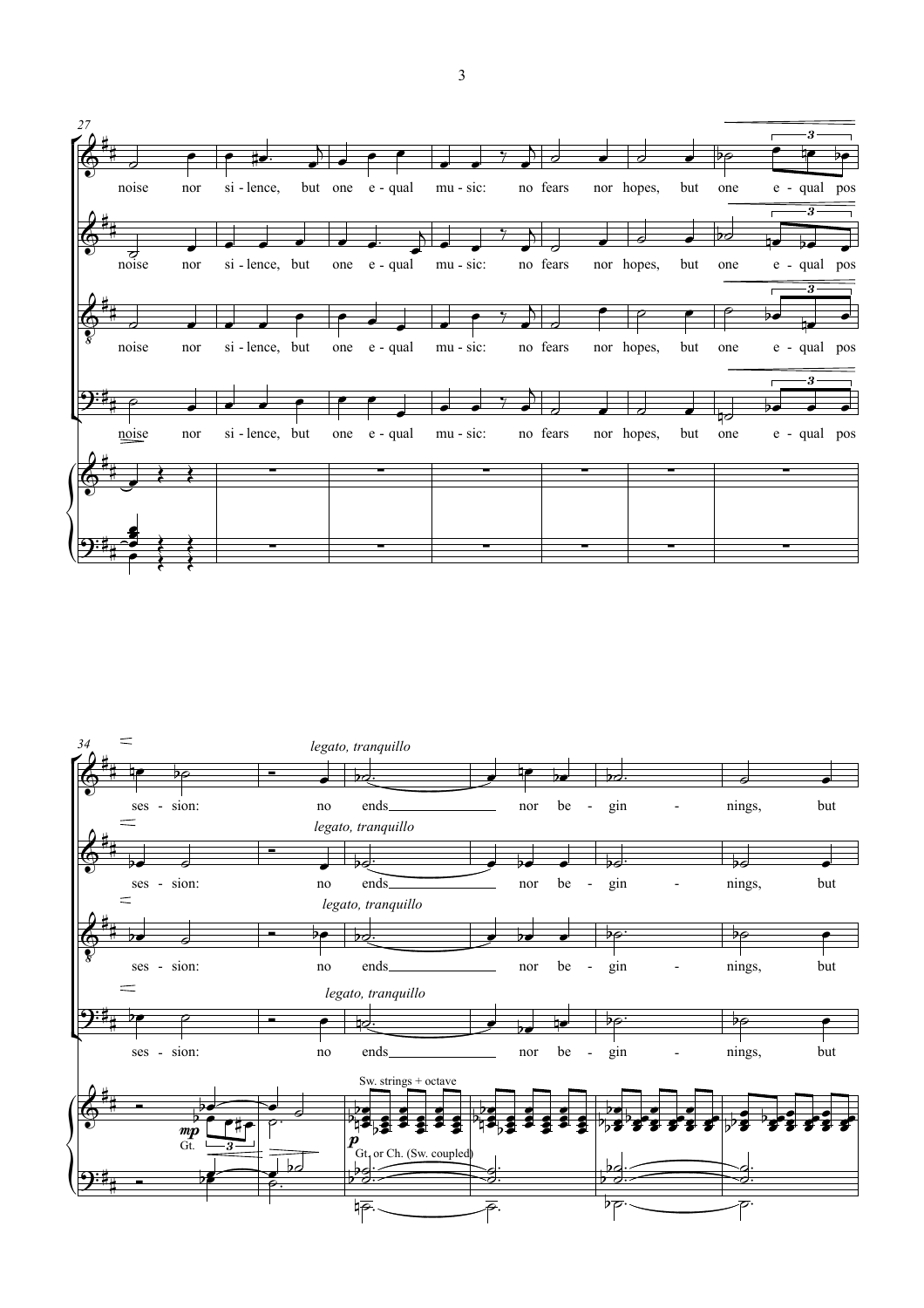![](_page_3_Figure_0.jpeg)

![](_page_3_Figure_1.jpeg)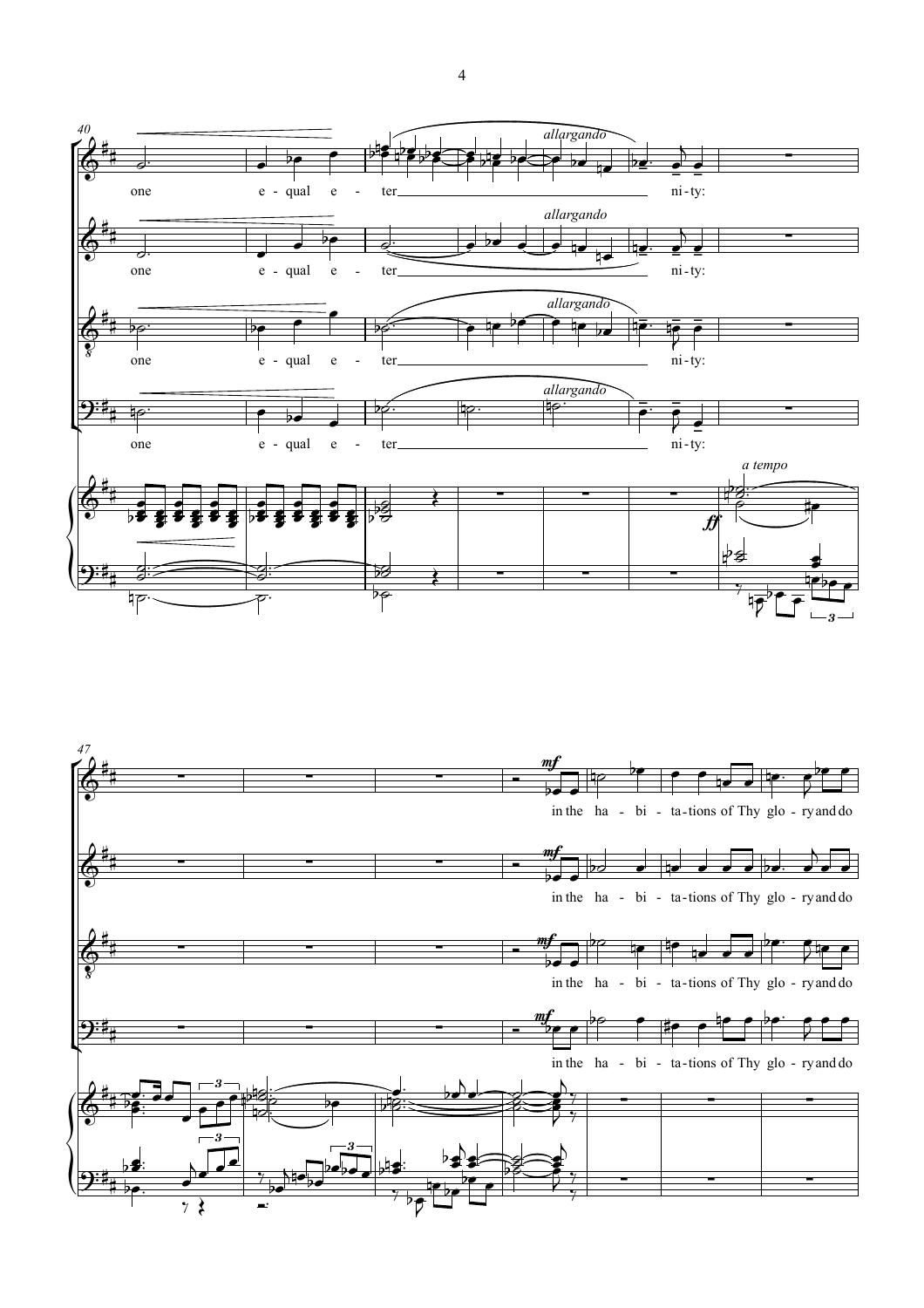![](_page_4_Figure_0.jpeg)

![](_page_4_Figure_1.jpeg)